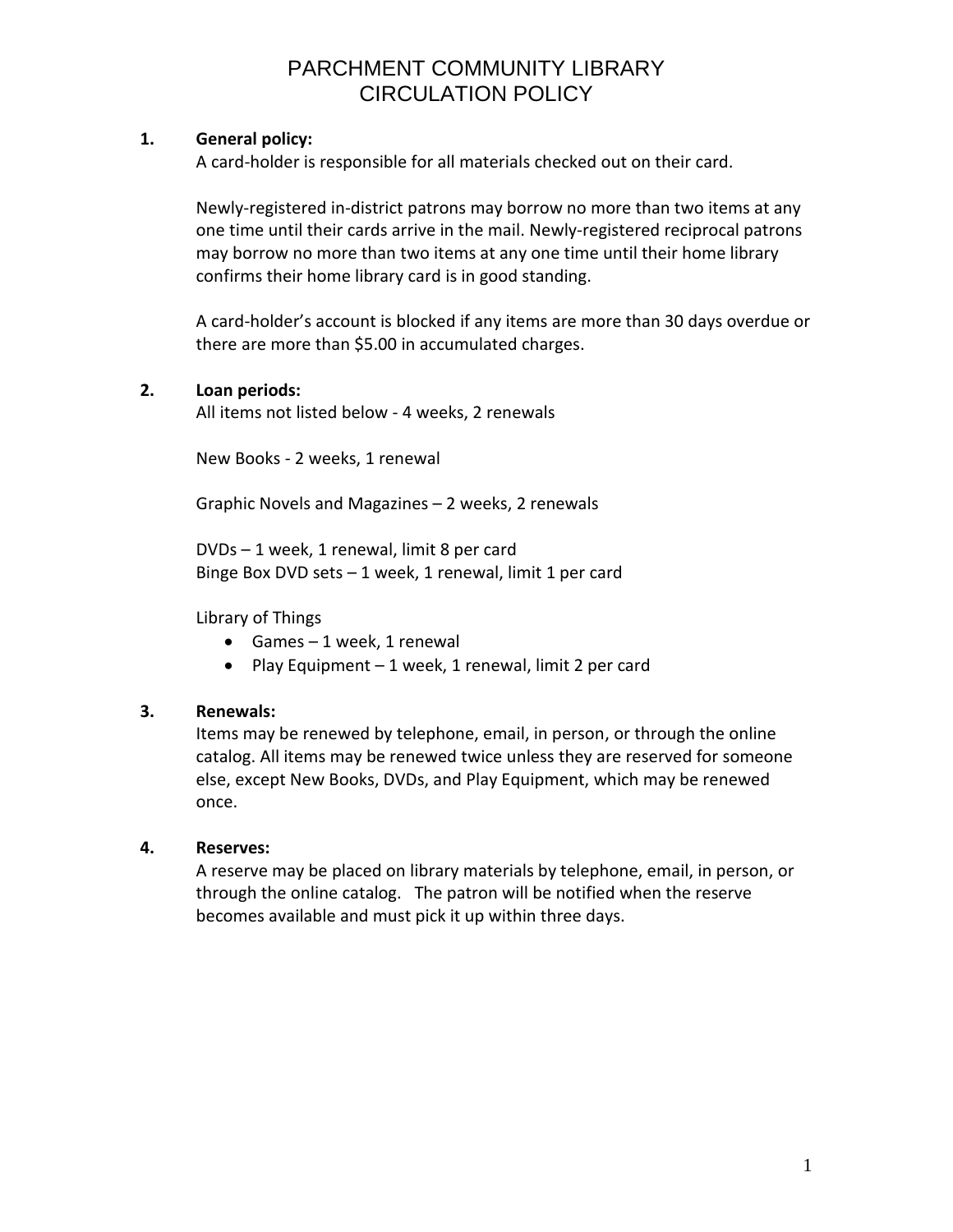#### **5. Overdue items:**

 **Fines:** No overdue fines are assessed for most items. However, patrons with items 30 or more days overdue will be blocked from further borrowing until the items are returned in good condition or paid for. See Item 6 "Lost Items" below.

Overdue fines may be assessed for non-standard items.

 **Bankruptcy:** If a court grants a patron's petition for bankruptcy and the judgment document is presented to the Library Director, the library will clear all outstanding charges on the patron's account. If the patron has overdue library items, they remain liable for the replacement cost of those items.

When the patron returns or pays the replacement cost for all overdue materials, the Library Director may elect to change the patron's account to "Restricted Access." The patron may then borrow no more than two items at one time. If at the end of one year the patron's account remains in good standing, the Library Director may elect to return the patron's account to normal status. The Library Director has final authority to grant, change, or deny borrowing privileges for patrons who have been granted bankruptcy.

#### **Overdue Procedure:**

Emailed overdue notices will be sent when an item is 1 and 2 weeks overdue.

A paper overdue notice will be mailed when the item is 3 weeks overdue.

If the item cannot be found, the replacement cost of the item must be paid. (See Item 6 "Lost Items" below)

If the item is not returned (or the replacement cost paid) within 14 days of the third notice, the overdue account may be sent to a collection agency.

If sent to a collection agency, the overdue account will be assessed an additional \$10.00 fee.

#### **Library of Things:**

See Appendix 1 below.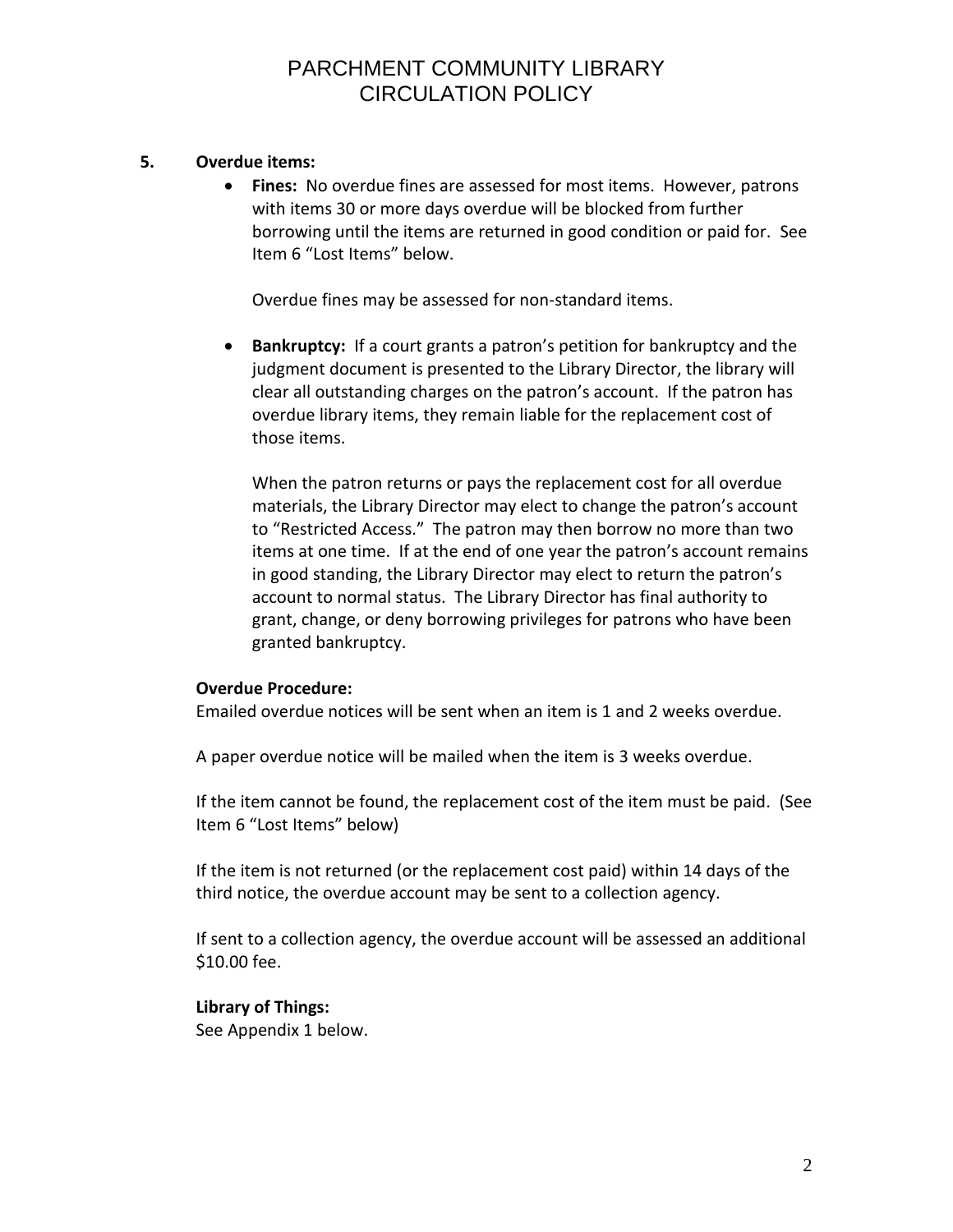#### **6. Lost items:**

In general, an item is considered "Lost" if it is 30 or more days overdue, or if the borrower cannot find it. DVDs and games are considered lost if they are 7 or more days overdue. Play Equipment is considered lost if it is more than 1 day overdue.

The replacement cost of the item will be charged to the borrower's account. If the lost-and-paid item is found and returned in good condition within 6 months, the patron will be refunded the cost of the item.

### **7. Damaged items:**

When a patron returns a damaged item which cannot be repaired, they will be charged the replacement cost of the item.

### **8. Claims returned:**

When a patron disputes an overdue notice by claiming the item was never checked out or that it was already returned, six weeks will be allowed for the item to be located. If at the end of six weeks the item is not found, the patron may be charged the replacement cost of the item. If the item is found in the library, no fine will be assessed.

### **9. Interlibrary Loan:**

Patrons who reside within the Parchment Community Library district may request materials to be loaned via MelCat. Patrons may place their own requests at <http://mel.org/melcat> or ask library staff to place the requests for them. All interloaned materials must be picked up and returned to the Parchment Community Library. The patron will be notified when interlibrary loan items are ready for pick-up. Reciprocal card holders must place interloan requests through their home libraries.

### **10. Reciprocal Borrowing:**

In-district patrons in good standing may obtain a reciprocal borrowing card at the Kalamazoo Library, Otsego Library, Portage Library, or a MiLibrary card from many libraries in Michigan. A list of participating libraries can be found at [http://www.milibrarycard.org/partcipating.html.](http://www.milibrarycard.org/partcipating.html)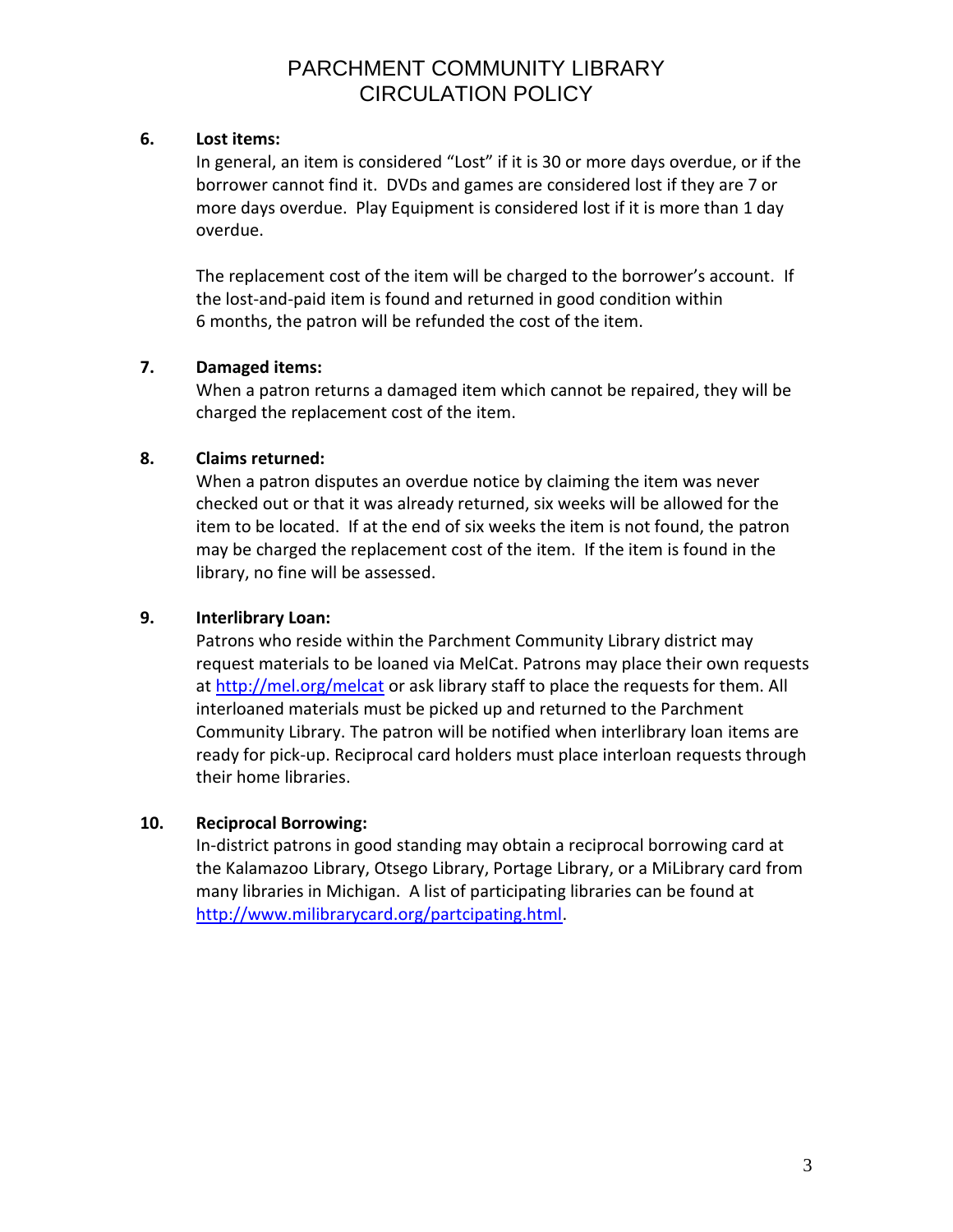## **Appendix 1: Library of Things – Play Equipment**

### **Guidelines for Borrowing and Use**

- Play Equipment Items ('Things') MUST be returned clean and in good condition to the circulation desk inside the library.
- If Things are returned to a book drop or left somewhere inside or outside the library,

the patron will be blocked from borrowing Things for 1 month.

- A valid in-district Parchment Community Library card is required to borrow a Thing. Reciprocal cards may not be used.
- Borrowers must be 18 years old or older.
- A valid government-issued ID with photo and current address must be presented at checkout. The address on the ID and in the Library's records must match.
- Borrowers must understand and sign the agreement at the circulation desk in the presence of library staff every time they checkout an item from the Library of Things.

## **Checkout Limits**

- A Thing may be borrowed for 1 week.
- A Thing may be renewed once, unless it has been reserved for another patron.
- Patrons may check out 2 Things at a time. (Things that must be used together but cannot be carried in a single container, such as a soccer ball and pop-up nets, will be considered as 1 Thing.)

### **Fines and Liability**

- If a Thing is more than 1 day overdue, the patron's account will be blocked until the Thing is returned.
- If a Thing is more than 7 days overdue, it is considered lost and the patron will receive a bill to cover the replacement cost.
- If a billed item is returned in good condition the replacement cost will be removed from the patron's record, but the patron will be blocked from borrowing Things for 2 months.
- It is the borrower's responsibility to protect the Thing against loss or damage. The borrower will be billed for the repair or replacement cost associated with damage or loss of the Thing as a result of neglect or abuse. Fees for damage or loss may be incurred up to one week after check in.
- A list or replacement costs of Things is maintained by the Library and is available for viewing upon request.

### **Care and Operation**

- The Thing may only be used and operated in compliance with the Library's policies and manufacturer's guidelines.
- The borrower shall not make any modifications or alterations to the Thing.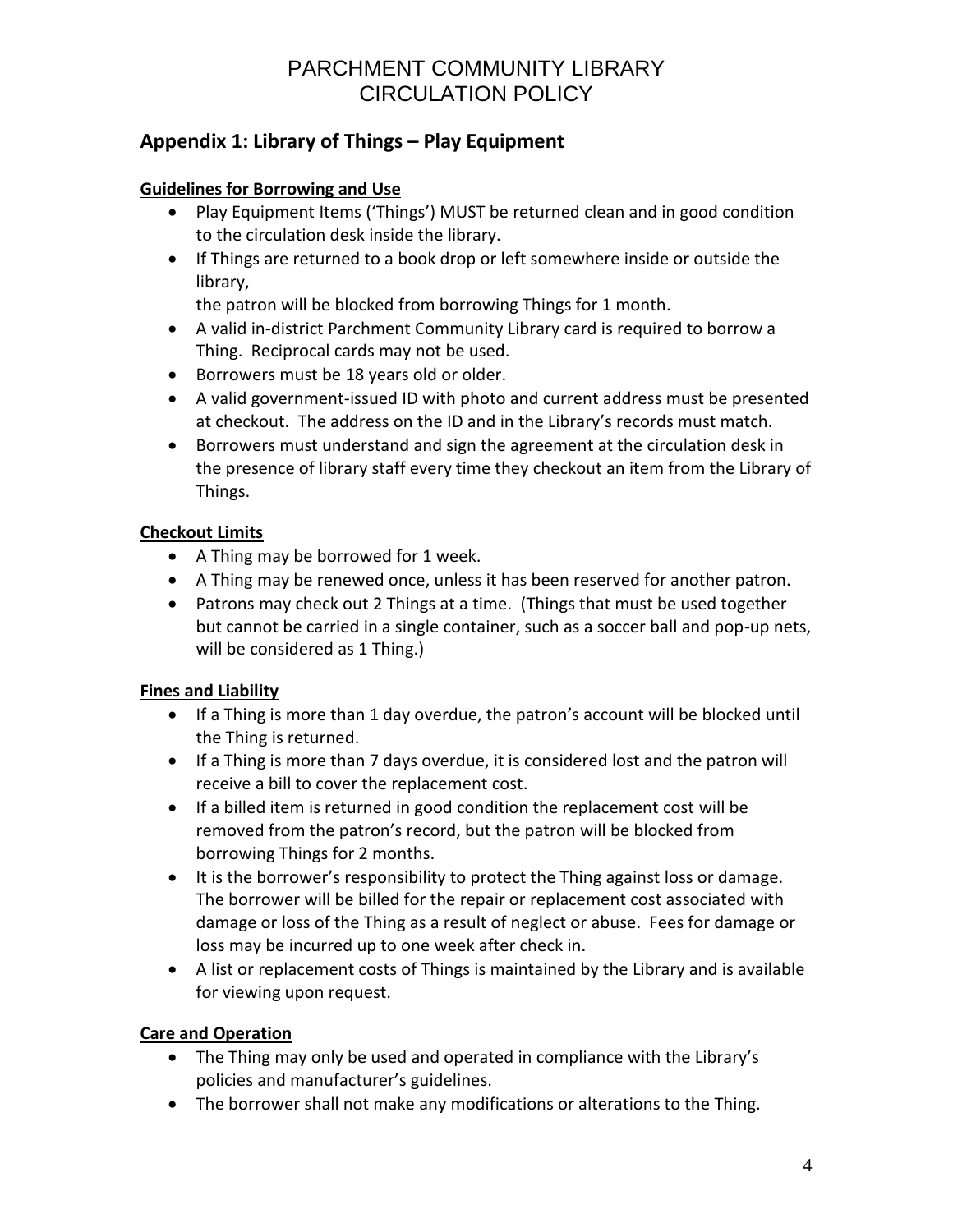### **Lending Agreement**

- To abide by the Parchment District Library's lending guidelines as stated above.
- To pay all fines as stated above.
- To pay all replacement costs should the Thing or its components be lost, damaged, or not returned.

In being permitted to borrow the Thing I hereby voluntarily waive, release, and discharge and covenant not to sue the Parchment Community Library, its respective successors, assignees, officers, agents, employees, and volunteer (hereafter referred to as "Releasees") from any and all claims, actions or demands of any kind, nature and description, including claims or actions for damages for death, personal injury, or property damage and from any and all liabilities, damage, injuries, action or causes of action either at law or in equity, whether caused by any defect in the Thing, negligent act or omission of the Releasees, or otherwise arising out of or in any way related to or connected with my borrowing the Thing.

This is a legally binding Release, Waiver, Discharge and Covenant Not to Sue (collectively, "Release"), made voluntarily by me, the undersigned Releasor, on my own behalf, and on behalf of my heirs, executors, administrators, legal representatives and assigns.

\_\_\_\_\_\_\_\_\_\_\_\_\_\_\_\_\_\_\_\_\_\_\_\_\_\_\_\_\_\_\_\_\_\_\_\_\_\_\_\_\_\_\_\_\_\_\_\_\_\_\_\_\_\_\_\_\_\_\_\_\_\_\_\_\_\_\_\_\_\_\_\_ PRINT NAME SIGNATURE

\_\_\_\_\_\_\_\_\_\_\_\_\_\_\_\_\_\_\_\_\_\_\_\_\_\_\_\_\_ DATE (MM/DD/YYYY)

A Parchment Community Library representative and I have reviewed contents of the Thing and agree that all parts are present and appear to be in working order at checkout.

Patron please initial here: \_\_\_\_\_\_\_\_\_\_\_ PCL Staff please initial here: \_\_\_\_\_\_\_\_\_